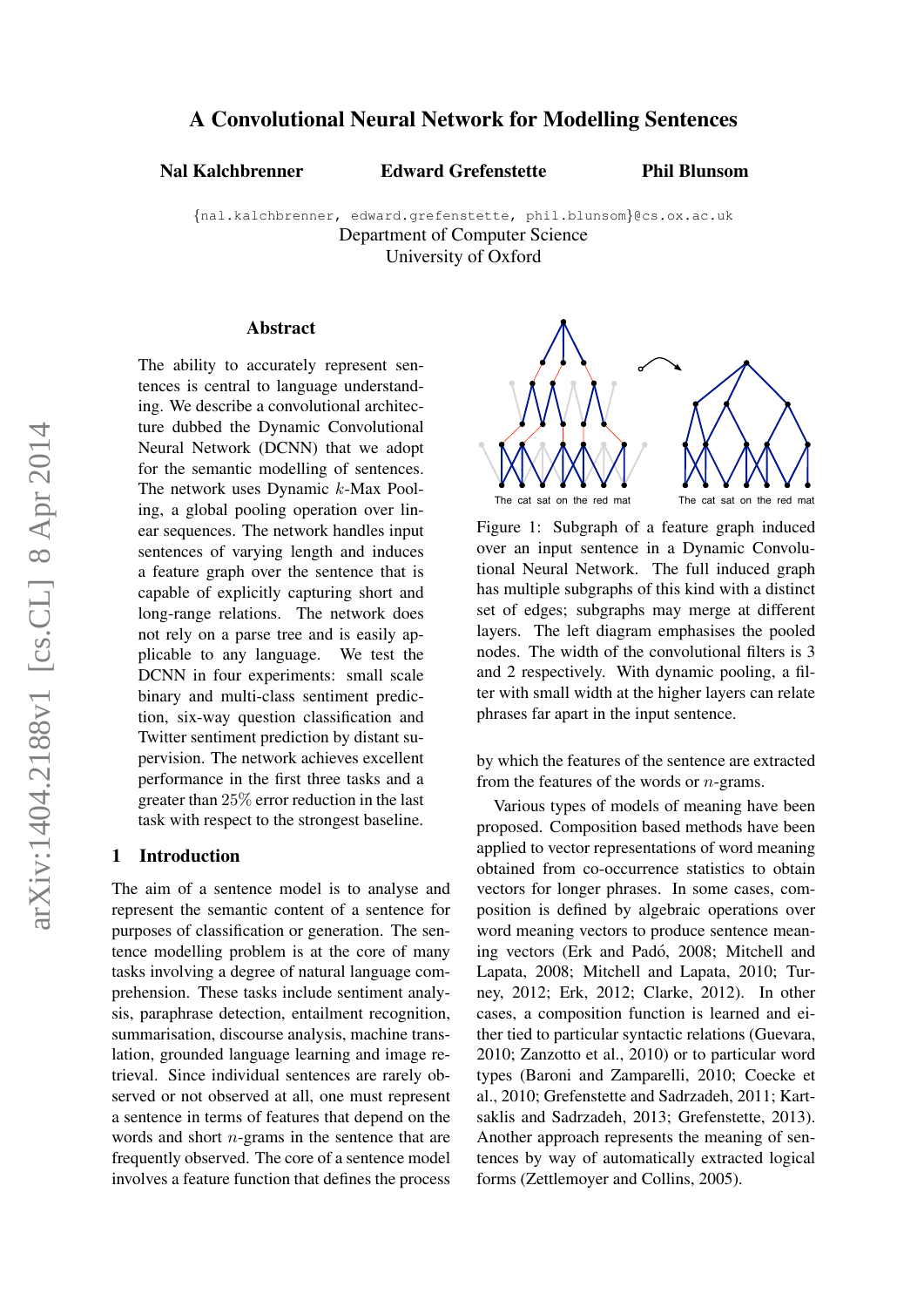A central class of models are those based on neural networks. These range from basic neural bag-of-words or bag-of-n-grams models to the more structured recursive neural networks and to time-delay neural networks based on convolutional operations (Collobert and Weston, 2008; Socher et al., 2011; Kalchbrenner and Blunsom, 2013b). Neural sentence models have a number of advantages. They can be trained to obtain generic vectors for words and phrases by predicting, for instance, the contexts in which the words and phrases occur. Through supervised training, neural sentence models can fine-tune these vectors to information that is specific to a certain task. Besides comprising powerful classifiers as part of their architecture, neural sentence models can be used to condition a neural language model to generate sentences word by word (Schwenk, 2012; Mikolov and Zweig, 2012; Kalchbrenner and Blunsom, 2013a).

We define a convolutional neural network architecture and apply it to the semantic modelling of sentences. The network handles input sequences of varying length. The layers in the network interleave one-dimensional convolutional layers and dynamic k-max pooling layers. Dynamic k-max pooling is a generalisation of the max pooling operator. The max pooling operator is a non-linear subsampling function that returns the maximum of a set of values (LeCun et al., 1998). The operator is generalised in two respects. First, kmax pooling over a linear sequence of values returns the subsequence of  $k$  maximum values in the sequence, instead of the single maximum value. Secondly, the pooling parameter  $k$  can be dynamically chosen by making  $k$  a function of other aspects of the network or the input.

The convolutional layers apply onedimensional filters across each row of features in the sentence matrix. Convolving the same filter with the  $n$ -gram at every position in the sentence allows the features to be extracted independently of their position in the sentence. A convolutional layer followed by a dynamic pooling layer and a non-linearity form a feature map. Like in the convolutional networks for object recognition (LeCun et al., 1998), we enrich the representation in the first layer by computing multiple feature maps with different filters applied to the input sentence. Subsequent layers also have multiple feature maps computed by convolving filters with all the maps from the layer below. The weights at these layers form an order-4 tensor. The resulting architecture is dubbed a Dynamic Convolutional Neural Network.

Multiple layers of convolutional and dynamic pooling operations induce a structured feature graph over the input sentence. Figure 1 illustrates such a graph. Small filters at higher layers can capture syntactic or semantic relations between noncontinuous phrases that are far apart in the input sentence. The feature graph induces a hierarchical structure somewhat akin to that in a syntactic parse tree. The structure is not tied to purely syntactic relations and is internal to the neural network.

We experiment with the network in four settings. The first two experiments involve predicting the sentiment of movie reviews (Socher et al., 2013b). The network outperforms other approaches in both the binary and the multi-class experiments. The third experiment involves the categorisation of questions in six question types in the TREC dataset (Li and Roth, 2002). The network matches the accuracy of other state-of-theart methods that are based on large sets of engineered features and hand-coded knowledge resources. The fourth experiment involves predicting the sentiment of Twitter posts using distant supervision (Go et al., 2009). The network is trained on 1.6 million tweets labelled automatically according to the emoticon that occurs in them. On the hand-labelled test set, the network achieves a greater than 25% reduction in the prediction error with respect to the strongest unigram and bigram baseline reported in Go et al. (2009).

The outline of the paper is as follows. Section 2 describes the background to the DCNN including central concepts and related neural sentence models. Section 3 defines the relevant operators and the layers of the network. Section 4 treats of the induced feature graph and other properties of the network. Section 5 discusses the experiments and inspects the learnt feature detectors.<sup>1</sup>

# 2 Background

The layers of the DCNN are formed by a convolution operation followed by a pooling operation. We begin with a review of related neural sentence models. Then we describe the operation of *onedimensional convolution* and the classical Time-Delay Neural Network (TDNN) (Hinton, 1989; Waibel et al., 1990). By adding a max pooling

 $1$ Code available at www.nal.co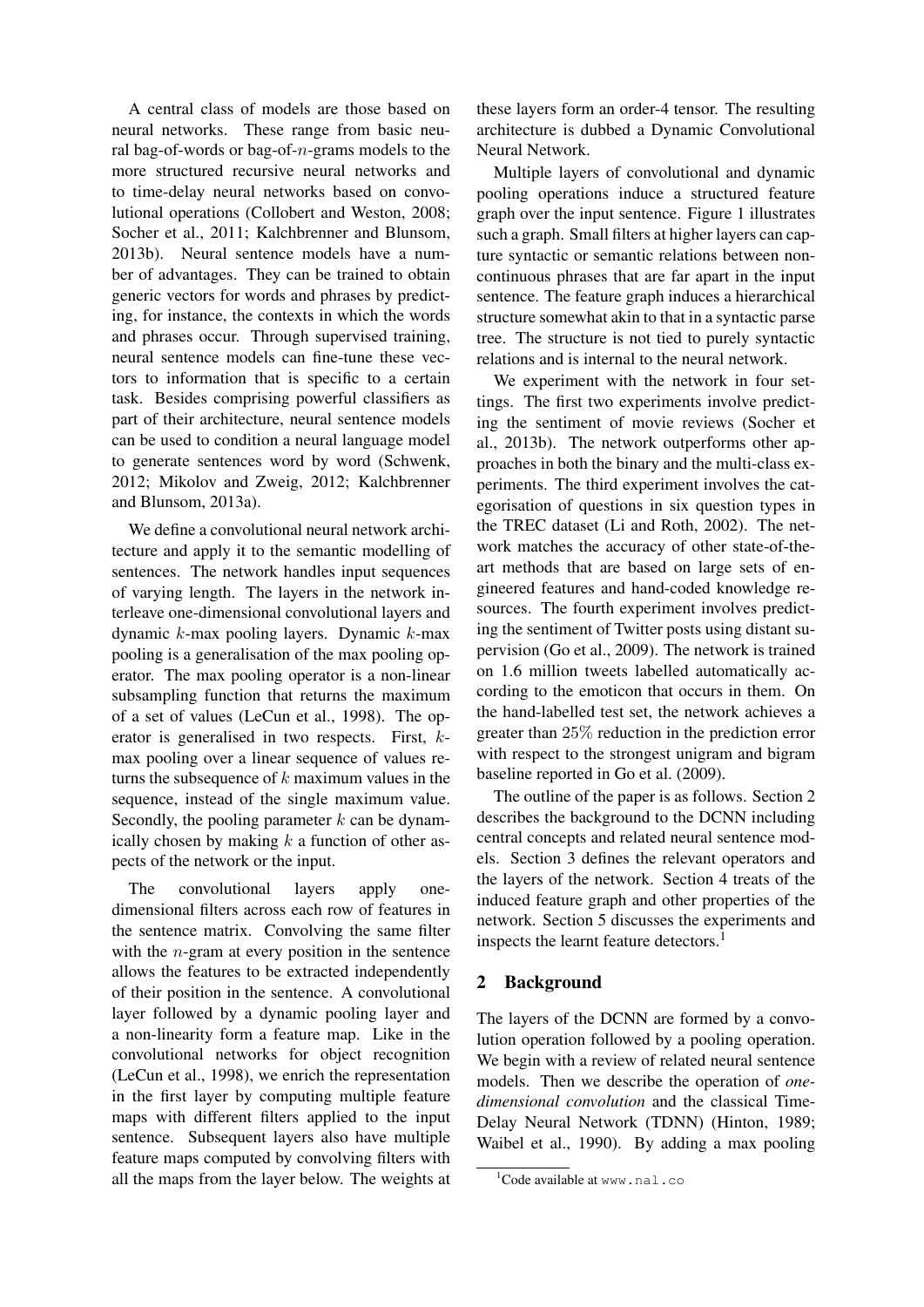layer to the network, the TDNN can be adopted as a sentence model (Collobert and Weston, 2008).

#### 2.1 Related Neural Sentence Models

Various neural sentence models have been described. A general class of basic sentence models is that of Neural Bag-of-Words (NBoW) models. These generally consist of a projection layer that maps words, sub-word units or  $n$ -grams to high dimensional embeddings; the latter are then combined component-wise with an operation such as summation. The resulting combined vector is classified through one or more fully connected layers.

A model that adopts a more general structure provided by an external parse tree is the Recursive Neural Network (RecNN) (Pollack, 1990; Küchler and Goller, 1996; Socher et al., 2011; Hermann and Blunsom, 2013). At every node in the tree the contexts at the left and right children of the node are combined by a classical layer. The weights of the layer are shared across all nodes in the tree. The layer computed at the top node gives a representation for the sentence. The Recurrent Neural Network (RNN) is a special case of the recursive network where the structure that is followed is a simple linear chain (Gers and Schmidhuber, 2001; Mikolov et al., 2011). The RNN is primarily used as a language model, but may also be viewed as a sentence model with a linear structure. The layer computed at the last word represents the sentence.

Finally, a further class of neural sentence models is based on the convolution operation and the TDNN architecture (Collobert and Weston, 2008; Kalchbrenner and Blunsom, 2013b). Certain concepts used in these models are central to the DCNN and we describe them next.

## 2.2 Convolution

The *one-dimensional convolution* is an operation between a vector of weights  $\mathbf{m} \in \mathbb{R}^m$  and a vector of inputs viewed as a sequence  $\mathbf{s} \in \mathbb{R}^s$ . The vector m is the *filter* of the convolution. Concretely, we think of s as the input sentence and  $s_i \in \mathbb{R}$  is a single feature value associated with the  $i$ -th word in the sentence. The idea behind the one-dimensional convolution is to take the dot product of the vector m with each  $m$ -gram in the sentence s to obtain another sequence c:

$$
\mathbf{c}_j = \mathbf{m}^\mathsf{T} \mathbf{s}_{j-m+1:j} \tag{1}
$$

Equation 1 gives rise to two types of convolution depending on the range of the index j. The *narrow* type of convolution requires that  $s \geq m$  and yields



Figure 2: Narrow and wide types of convolution. The filter m has size  $m = 5$ .

a sequence  $\mathbf{c} \in \mathbb{R}^{s-m+1}$  with j ranging from m to s. The *wide* type of convolution does not have requirements on s or m and yields a sequence  $c \in$  $\mathbb{R}^{s+m-1}$  where the index j ranges from 1 to s +  $m - 1$ . Out-of-range input values  $s_i$  where  $i < 1$ or  $i > s$  are taken to be zero. The result of the narrow convolution is a subsequence of the result of the wide convolution. The two types of onedimensional convolution are illustrated in Fig. 2.

The trained weights in the filter m correspond to a linguistic feature detector that learns to recognise a specific class of *n*-grams. These *n*-grams have size  $n \leq m$ , where m is the width of the filter. Applying the weights m in a wide convolution has some advantages over applying them in a narrow one. A wide convolution ensures that all weights in the filter reach the entire sentence, including the words at the margins. This is particularly significant when  $m$  is set to a relatively large value such as 8 or 10. In addition, a wide convolution guarantees that the application of the filter m to the input sentence s always produces a valid non-empty result c, independently of the width  $m$ and the sentence length s. We next describe the classical convolutional layer of a TDNN.

#### 2.3 Time-Delay Neural Networks

A TDNN convolves a sequence of inputs s with a set of weights m. As in the TDNN for phoneme recognition (Waibel et al., 1990), the sequence s is viewed as having a time dimension and the convolution is applied over the time dimension. Each  $s_i$  is often not just a single value, but a vector of d values so that  $\mathbf{s} \in \mathbb{R}^{d \times s}$ . Likewise, m is a matrix of weights of size  $d \times m$ . Each row of m is convolved with the corresponding row of s and the convolution is usually of the narrow type. Multiple convolutional layers may be stacked by taking the resulting sequence c as input to the next layer.

The Max-TDNN sentence model is based on the architecture of a TDNN (Collobert and Weston, 2008). In the model, a convolutional layer of the narrow type is applied to the sentence matrix s, where each column corresponds to the feature vec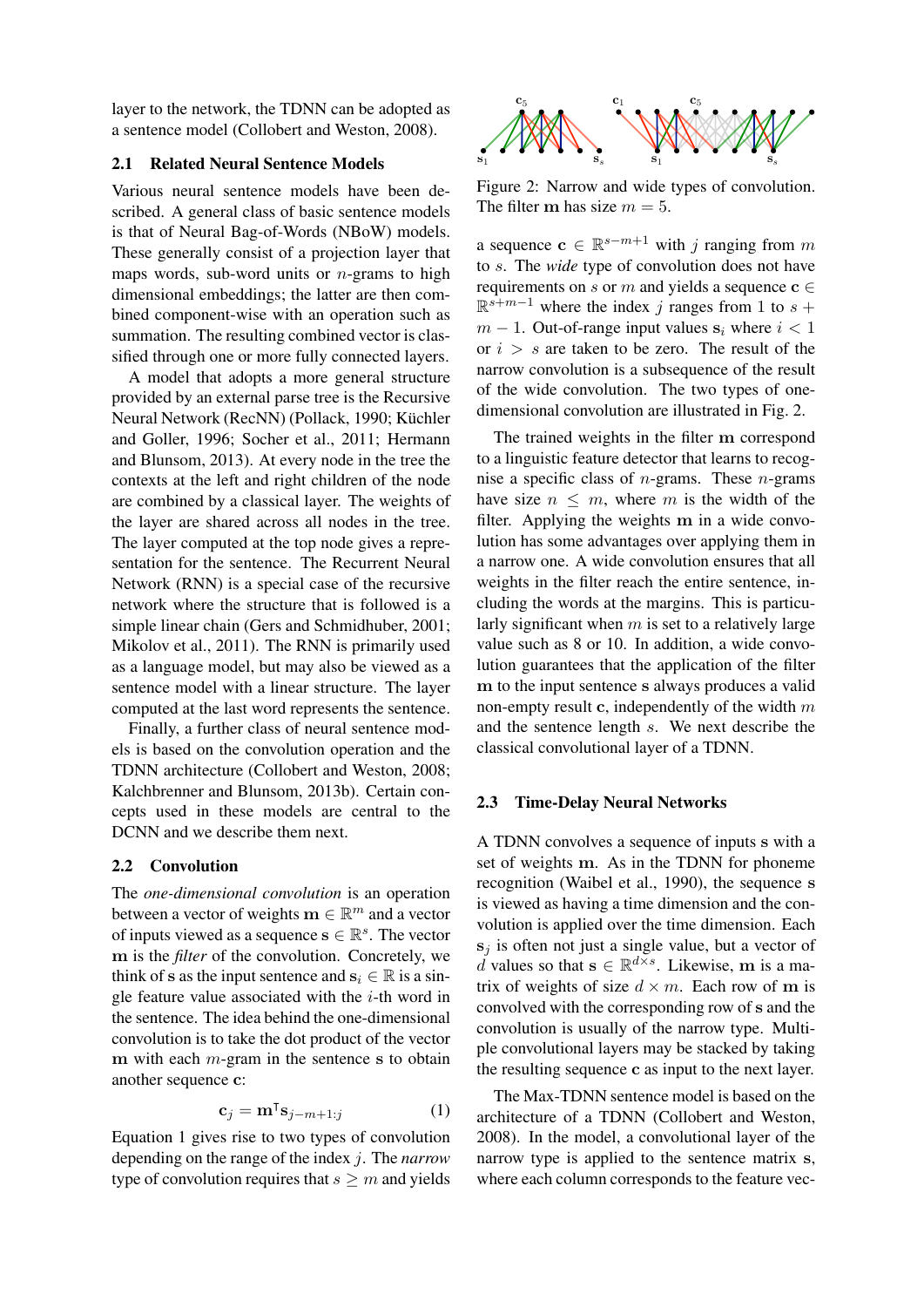tor  $\mathbf{w}_i \in \mathbb{R}^d$  of a word in the sentence:

 $\mathbf{r} = \mathbf{r}$ 

$$
\mathbf{s} = \begin{bmatrix} | & | & | \\ \mathbf{w}_1 & \dots & \mathbf{w}_s \\ | & | & | & | \end{bmatrix}
$$
 (2)

To address the problem of varying sentence lengths, the Max-TDNN takes the maximum of each row in the resulting matrix c yielding a vector of d values:

$$
\mathbf{c}_{max} = \begin{bmatrix} \max(\mathbf{c}_{1,:}) \\ \vdots \\ \max(\mathbf{c}_{d,:}) \end{bmatrix}
$$
 (3)

The aim is to capture the most relevant feature, i.e. the one with the highest value, for each of the  $d$ rows of the resulting matrix c. The fixed-sized vector  $\mathbf{c}_{max}$  is then used as input to a fully connected layer for classification.

The Max-TDNN model has many desirable properties. It is sensitive to the order of the words in the sentence and it does not depend on external language-specific features such as dependency or constituency parse trees. It also gives largely uniform importance to the signal coming from each of the words in the sentence, with the exception of words at the margins that are considered fewer times in the computation of the narrow convolution. But the model also has some limiting aspects. The range of the feature detectors is limited to the span  $m$  of the weights. Increasing  $m$  or stacking multiple convolutional layers of the narrow type makes the range of the feature detectors larger; at the same time it also exacerbates the neglect of the margins of the sentence and increases the minimum size s of the input sentence required by the convolution. For this reason higher-order and long-range feature detectors cannot be easily incorporated into the model. The max pooling operation has some disadvantages too. It cannot distinguish whether a relevant feature in one of the rows occurs just one or multiple times and it forgets the order in which the features occur. More generally, the pooling factor by which the signal of the matrix is reduced at once corresponds to  $s - m + 1$ ; even for moderate values of s the pooling factor can be excessive. The aim of the next section is to address these limitations while preserving the advantages.

# 3 Convolutional Neural Networks with Dynamic k-Max Pooling

We model sentences using a convolutional architecture that alternates wide convolutional layers



Figure 3: A DCNN for the seven word input sentence. Word embeddings have size  $d = 4$ . The network has two convolutional layers with two feature maps each. The widths of the filters at the two layers are respectively 3 and 2. The (dynamic)  $k$ -max pooling layers have values  $k$  of 5 and 3.

with dynamic pooling layers given by *dynamic* k*max pooling*. In the network the width of a feature map at an intermediate layer varies depending on the length of the input sentence; the resulting architecture is the Dynamic Convolutional Neural Network. Figure 3 represents a DCNN. We proceed to describe the network in detail.

#### 3.1 Wide Convolution

Given an input sentence, to obtain the first layer of the DCNN we take the embedding  $w_i \in \mathbb{R}^d$  for each word in the sentence and construct the sentence matrix  $s \in \mathbb{R}^{d \times s}$  as in Eq. 2. The values in the embeddings  $w_i$  are parameters that are optimised during training. A convolutional layer in the network is obtained by convolving a matrix of weights  $\mathbf{m} \in \mathbb{R}^{d \times m}$  with the matrix of activations at the layer below. For example, the second layer is obtained by applying a convolution to the sentence matrix  $s$  itself. Dimension  $d$  and filter width  $m$  are hyper-parameters of the network. We let the operations be *wide* one-dimensional convolutions as described in Sect. 2.2. The resulting matrix c has dimensions  $d \times (s + m - 1)$ .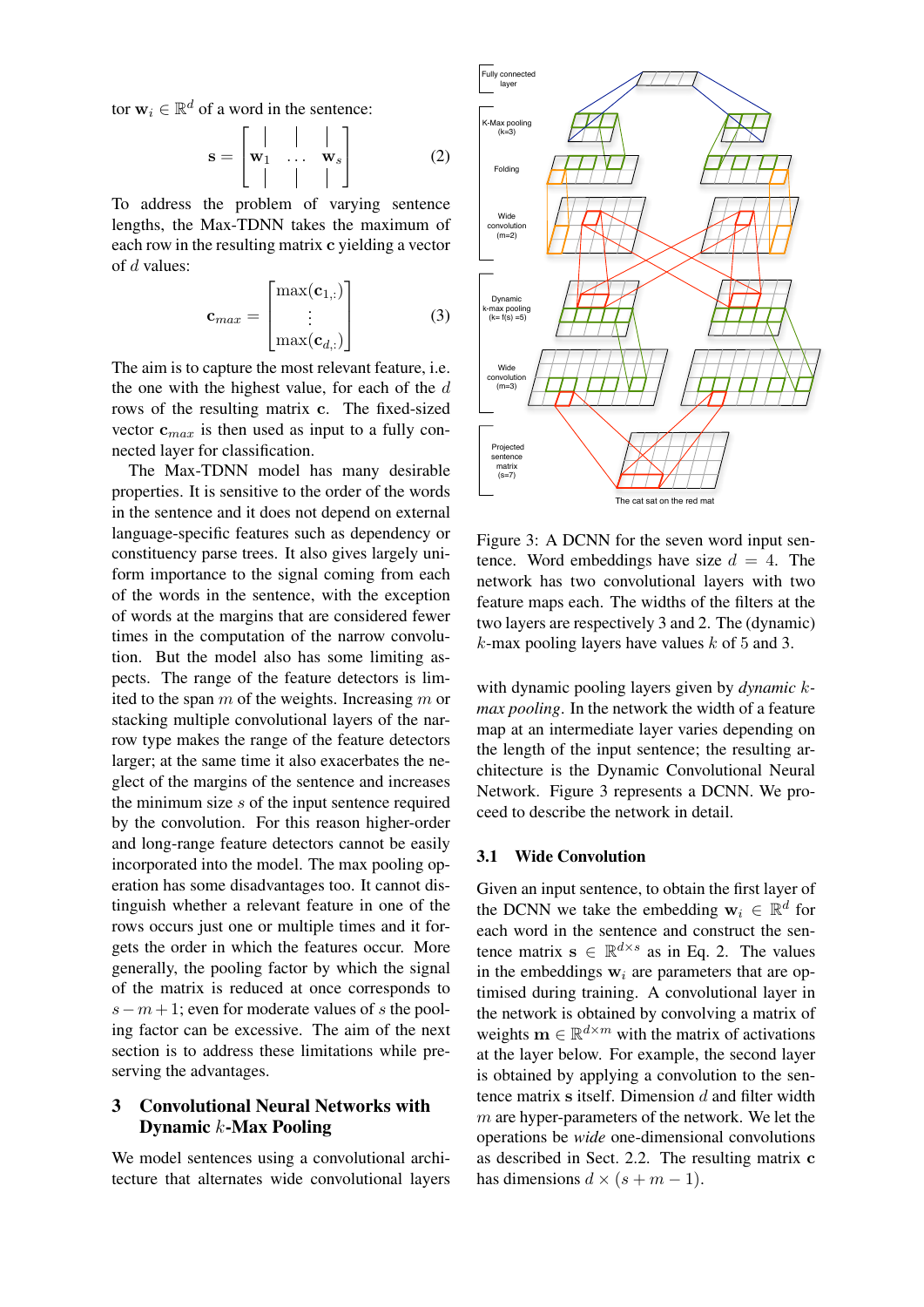## 3.2 k-Max Pooling

We next describe a pooling operation that is a generalisation of the max pooling over the time dimension used in the Max-TDNN sentence model and different from the local max pooling operations applied in a convolutional network for object recognition (LeCun et al., 1998). Given a value k and a sequence  $p \in \mathbb{R}^p$  of length  $p \geq k$ , k*max pooling* selects the subsequence  $\mathbf{p}_{max}^k$  of the  $k$  highest values of  $p$ . The order of the values in  ${\bf p}^k_{max}$  corresponds to their original order in  ${\bf p}$ .

The k-max pooling operation makes it possible to pool the  $k$  most active features in  $p$  that may be a number of positions apart; it preserves the order of the features, but is insensitive to their specific positions. It can also discern more finely the number of times the feature is highly activated in p and the progression by which the high activations of the feature change across  $p$ . The k-max pooling operator is applied in the network after the topmost convolutional layer. This guarantees that the input to the fully connected layers is independent of the length of the input sentence. But, as we see next, at intermediate convolutional layers the pooling parameter  $k$  is not fixed, but is dynamically selected in order to allow for a smooth extraction of higherorder and longer-range features.

#### 3.3 Dynamic k-Max Pooling

A *dynamic* k*-max pooling* operation is a k-max pooling operation where we let  $k$  be a function of the length of the sentence and the depth of the network. Although many functions are possible, we simply model the pooling parameter as follows:

$$
k_l = \max(\ k_{top}, \ \lceil \frac{L - l}{L} s \rceil \ ) \tag{4}
$$

where  $l$  is the number of the current convolutional layer to which the pooling is applied and  $L$  is the total number of convolutional layers in the network;  $k_{top}$  is the fixed pooling parameter for the topmost convolutional layer (Sect. 3.2). For instance, in a network with three convolutional layers and  $k_{top} = 3$ , for an input sentence of length  $s = 18$ , the pooling parameter at the first layer is  $k_1 = 12$  and the pooling parameter at the second layer is  $k_2 = 6$ ; the third layer has the fixed pooling parameter  $k_3 = k_{top} = 3$ . Equation 4 is a model of the number of values needed to describe the relevant parts of the progression of an l-th order feature over a sentence of length s. For an example in sentiment prediction, according to the equation a first order feature such as a positive word occurs *at most*  $k_1$  times in a sentence of length s, whereas a second order feature such as a negated phrase or clause occurs at most  $k_2$  times.

#### 3.4 Non-linear Feature Function

After (dynamic)  $k$ -max pooling is applied to the result of a convolution, a bias  $\mathbf{b} \in \mathbb{R}^d$  and a nonlinear function  $q$  are applied component-wise to the pooled matrix. There is a single bias value for each row of the pooled matrix.

If we temporarily ignore the pooling layer, we may state how one computes each  $d$ -dimensional column  $\alpha$  in the matrix a resulting after the convolutional and non-linear layers. Define M to be the matrix of diagonals:

$$
\mathbf{M} = [\text{diag}(\mathbf{m}_{:,1}), \dots, \text{diag}(\mathbf{m}_{:,m})] \qquad (5)
$$

where  $m$  are the weights of the  $d$  filters of the wide convolution. Then after the first pair of a convolutional and a non-linear layer, each column  $a$  in the matrix  $a$  is obtained as follows, for some index  $i$ :

$$
a = g\left(\mathbf{M} \begin{bmatrix} \mathbf{w}_j \\ \vdots \\ \mathbf{w}_{j+m-1} \end{bmatrix} + \mathbf{b} \right) \qquad (6)
$$

Here a is a column of first order features. Second order features are similarly obtained by applying Eq. 6 to a sequence of first order features  $a_j, ..., a_{j+m'-1}$  with another weight matrix M'. Barring pooling, Eq. 6 represents a core aspect of the feature extraction function and has a rather general form that we return to below. Together with pooling, the feature function induces position invariance and makes the range of higher-order features variable.

#### 3.5 Multiple Feature Maps

So far we have described how one applies a wide convolution, a (dynamic)  $k$ -max pooling layer and a non-linear function to the input sentence matrix to obtain a first order *feature map*. The three operations can be repeated to yield feature maps of increasing order and a network of increasing depth. We denote a feature map of the  $i$ -th order by  $F^i$ . As in convolutional networks for object recognition, to increase the number of learnt feature detectors of a certain order, multiple feature maps  $\mathbf{F}_1^i, \ldots, \mathbf{F}_n^i$  may be computed in parallel at the same layer. Each feature map  $\mathbf{F}_j^i$  is computed by convolving a distinct set of filters arranged in a matrix  $\mathbf{m}_{j,k}^i$  with each feature map  $\mathbf{F}_k^{i-1}$  $\frac{i-1}{k}$  of the lower order  $i - 1$  and summing the results: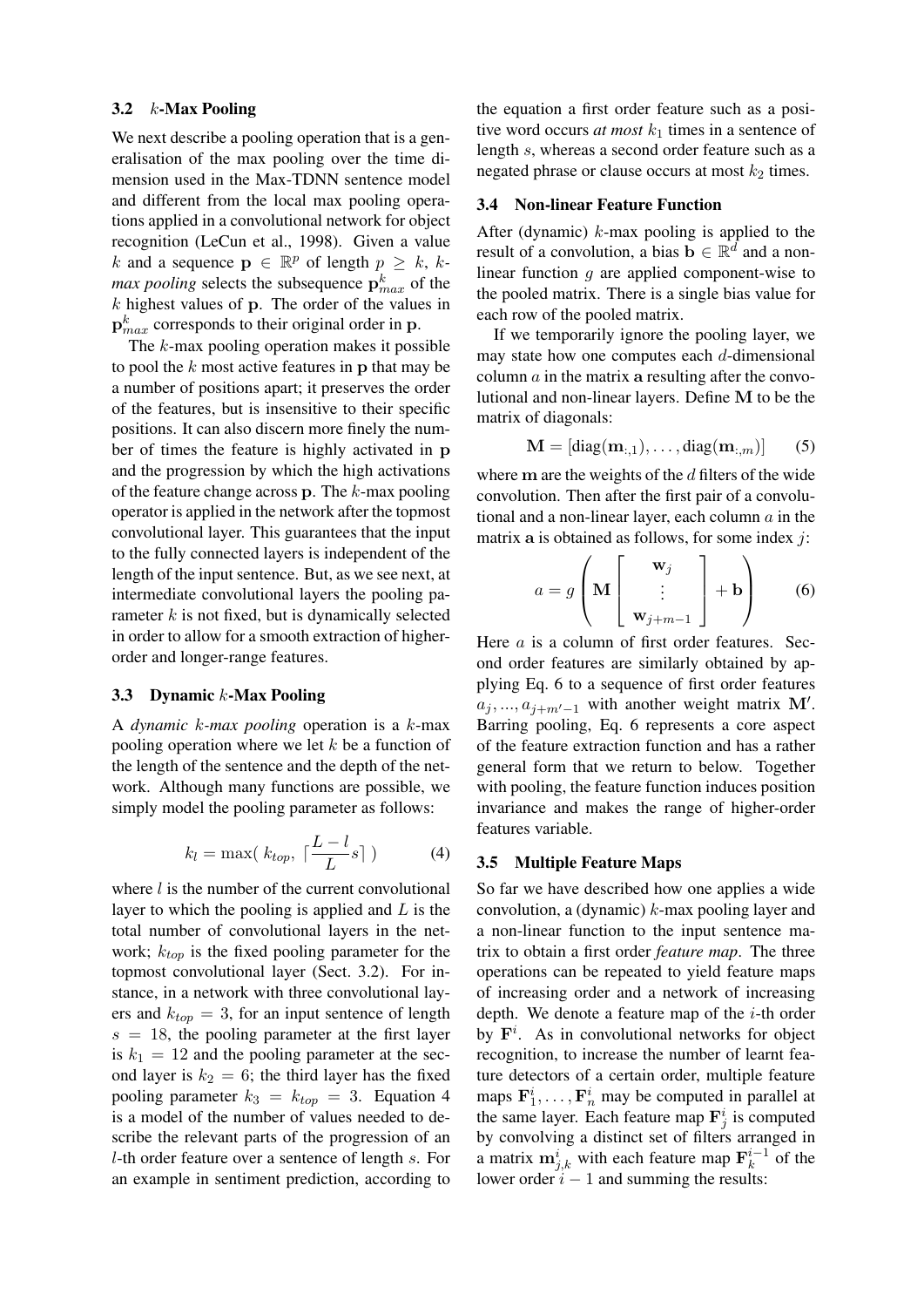$$
\mathbf{F}_j^i = \sum_{k=1}^n \mathbf{m}_{j,k}^i * \mathbf{F}_k^{i-1}
$$
 (7)

where \* indicates the wide convolution. The weights  $\mathbf{m}_{j,k}^{i}$  form an order-4 tensor. After the wide convolution, first dynamic k-max pooling and then the non-linear function are applied individually to each map.

## 3.6 Folding

In the formulation of the network so far, feature detectors applied to an individual row of the sentence matrix s can have many orders and create complex dependencies across the same rows in multiple feature maps. Feature detectors in different rows, however, are independent of each other until the top fully connected layer. Full dependence between different rows could be achieved by making M in Eq. 5 a full matrix instead of a sparse matrix of diagonals. Here we explore a simpler method called *folding* that does not introduce any additional parameters. After a convolutional layer and before (dynamic) k-max pooling, one just sums every two rows in a feature map component-wise. For a map of  $d$  rows, folding returns a map of  $d/2$  rows, thus halving the size of the representation. With a folding layer, a feature detector of the i-th order depends now on two rows of feature values in the lower maps of order  $i - 1$ . This ends the description of the DCNN.

## 4 Properties of the Sentence Model

We describe some of the properties of the sentence model based on the DCNN. We describe the notion of the *feature graph* induced over a sentence by the succession of convolutional and pooling layers. We briefly relate the properties to those of other neural sentence models.

#### 4.1 Word and n-Gram Order

One of the basic properties is sensitivity to the order of the words in the input sentence. For most applications and in order to learn fine-grained feature detectors, it is beneficial for a model to be able to discriminate whether a specific  $n$ -gram occurs in the input. Likewise, it is beneficial for a model to be able to tell the *relative* position of the most relevant n-grams. The network is designed to capture these two aspects. The filters m of the wide convolution in the first layer can learn to recognise specific n-grams that have size less or equal to the filter width  $m$ ; as we see in the experiments,  $m$  in the first layer is often set to a relatively large value such as 10. The subsequence of  $n$ -grams extracted by the generalised pooling operation induces invariance to absolute positions, but maintains their order and relative positions.

As regards the other neural sentence models, the class of NBoW models is by definition insensitive to word order. A sentence model based on a recurrent neural network is sensitive to word order, but it has a bias towards the latest words that it takes as input (Mikolov et al., 2011). This gives the RNN excellent performance at language modelling, but it is suboptimal for remembering at once the  $n$ grams further back in the input sentence. Similarly, a recursive neural network is sensitive to word order but has a bias towards the topmost nodes in the tree; shallower trees mitigate this effect to some extent (Socher et al., 2013a). As seen in Sect. 2.3, the Max-TDNN is sensitive to word order, but max pooling only picks out a single  $n$ gram feature in each row of the sentence matrix.

#### 4.2 Induced Feature Graph

Some sentence models use internal or external structure to compute the representation for the input sentence. In a DCNN, the convolution and pooling layers induce an internal feature graph over the input. A node from a layer is connected to a node from the next higher layer if the lower node is involved in the convolution that computes the value of the higher node. Nodes that are not selected by the pooling operation at a layer are dropped from the graph. After the last pooling layer, the remaining nodes connect to a single topmost root. The induced graph is a connected, directed acyclic graph with weighted edges and a root node; two equivalent representations of an induced graph are given in Fig. 1. In a DCNN without folding layers, each of the  $d$  rows of the sentence matrix induces a subgraph that joins the other subgraphs only at the root node. Each subgraph may have a different shape that reflects the kind of relations that are detected in that subgraph. The effect of folding layers is to join pairs of subgraphs at lower layers before the top root node.

Convolutional networks for object recognition also induce a feature graph over the input image. What makes the feature graph of a DCNN peculiar is the global range of the pooling operations. The (dynamic)  $k$ -max pooling operator can draw together features that correspond to words that are many positions apart in the sentence. Higher-order features have highly variable ranges that can be ei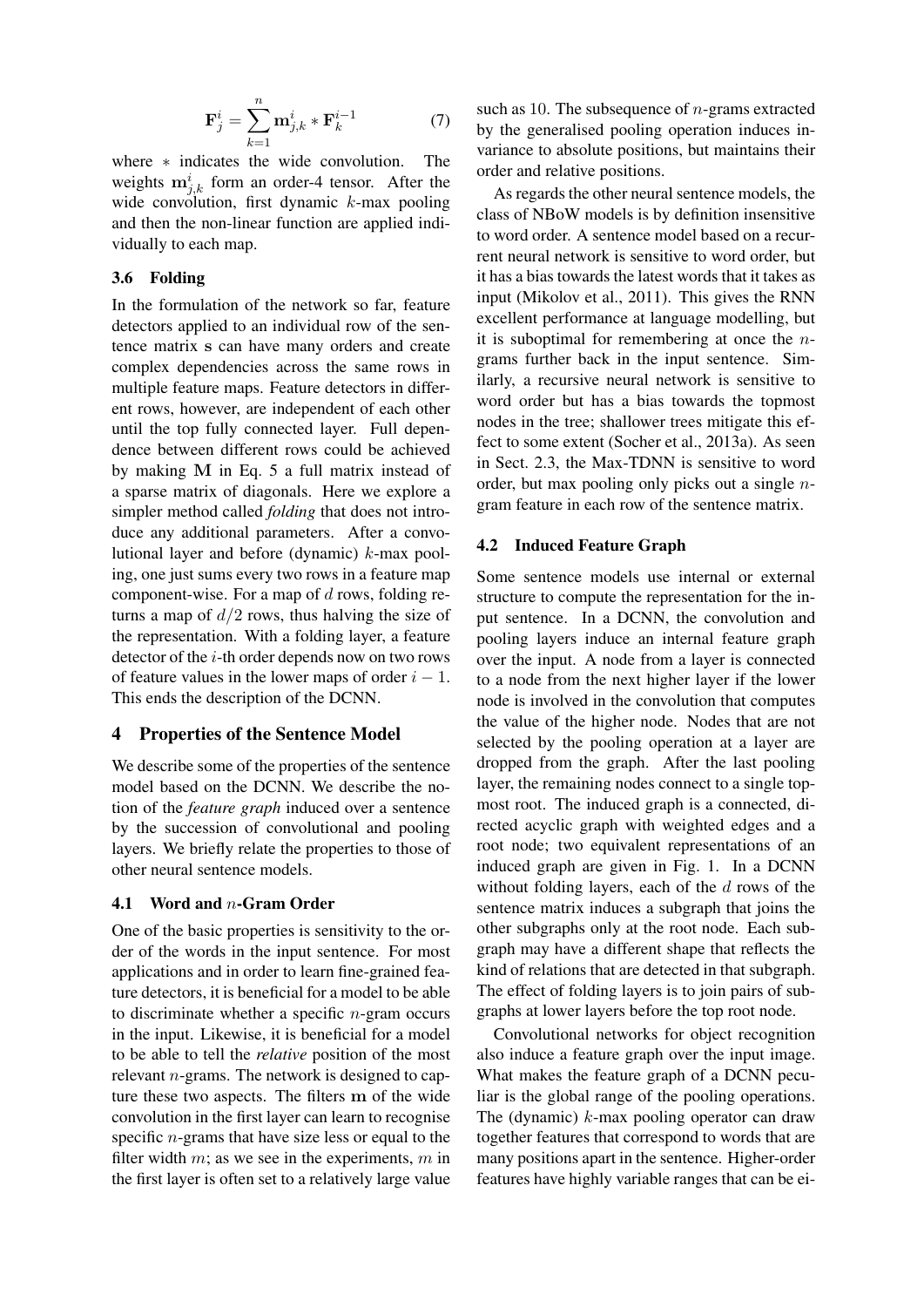ther short and focused or global and long as the input sentence. Likewise, the edges of a subgraph in the induced graph reflect these varying ranges. The subgraphs can either be localised to one or more parts of the sentence or spread more widely across the sentence. This structure is internal to the network and is defined by the forward propagation of the input through the network.

Of the other sentence models, the NBoW is a shallow model and the RNN has a linear chain structure. The subgraphs induced in the Max-TDNN model have a single fixed-range feature obtained through max pooling. The recursive neural network follows the structure of an external parse tree. Features of variable range are computed at each node of the tree combining one or more of the children of the tree. Unlike in a DCNN, where one learns a clear hierarchy of feature orders, in a RecNN low order features like those of single words can be directly combined with higher order features computed from entire clauses. A DCNN generalises many of the structural aspects of a RecNN. The feature extraction function as stated in Eq. 6 has a more general form than that in a RecNN, where the value of  $m$  is generally 2. Likewise, the induced graph structure in a DCNN is more general than a parse tree in that it is not limited to syntactically dictated phrases; the graph structure can capture short or long-range semantic relations between words that do not necessarily correspond to the syntactic relations in a parse tree. The DCNN has internal input-dependent structure and does not rely on externally provided parse trees, which makes the DCNN directly applicable to hard-to-parse sentences such as tweets and to sentences from any language.

# 5 Experiments

We test the network on four different experiments. We begin by specifying aspects of the implementation and the training of the network. We then relate the results of the experiments and we inspect the learnt feature detectors.

## 5.1 Training

In each of the experiments, the top layer of the network has a fully connected layer followed by a softmax non-linearity that predicts the probability distribution over classes given the input sentence. The network is trained to minimise the cross-entropy of the predicted and true distributions; the objective includes an  $L_2$  regularisation

| Classifier    | Fine-grained $(\% )$ | Binary $(\%)$ |
|---------------|----------------------|---------------|
| NΒ            | 41.0                 | 81.8          |
| <b>BINB</b>   | 41.9                 | 83.1          |
| <b>SVM</b>    | 40.7                 | 79.4          |
| <b>RECNTN</b> | 45.7                 | 85.4          |
| MAX-TDNN      | 37.4                 | 77.1          |
| <b>NBOW</b>   | 42.4                 | 80.5          |
| DCNN          | 48.5                 | 86.8          |

Table 1: Accuracy of sentiment prediction in the movie reviews dataset. The first four results are reported from Socher et al. (2013b). The baselines NB and BINB are Naive Bayes classifiers with, respectively, unigram features and unigram and bigram features. SVM is a support vector machine with unigram and bigram features. RECNTN is a recursive neural network with a tensor-based feature function, which relies on external structural features given by a parse tree and performs best among the RecNNs.

term over the parameters. The set of parameters comprises the word embeddings, the filter weights and the weights from the fully connected layers. The network is trained with mini-batches by backpropagation and the gradient-based optimisation is performed using the Adagrad update rule (Duchi et al., 2011). Using the well-known convolution theorem, we can compute fast one-dimensional linear convolutions at all rows of an input matrix by using Fast Fourier Transforms. To exploit the parallelism of the operations, we train the network on a GPU. A Matlab implementation processes multiple millions of input sentences per hour on one GPU, depending primarily on the number of layers used in the network.

## 5.2 Sentiment Prediction in Movie Reviews

The first two experiments concern the prediction of the sentiment of movie reviews in the Stanford Sentiment Treebank (Socher et al., 2013b). The output variable is binary in one experiment and can have five possible outcomes in the other: negative, somewhat negative, neutral, somewhat positive, positive. In the binary case, we use the given splits of 6920 training, 872 development and 1821 test sentences. Likewise, in the fine-grained case, we use the standard 8544/1101/2210 splits. Labelled phrases that occur as subparts of the training sentences are treated as independent training instances. The size of the vocabulary is 15448.

Table 1 details the results of the experiments.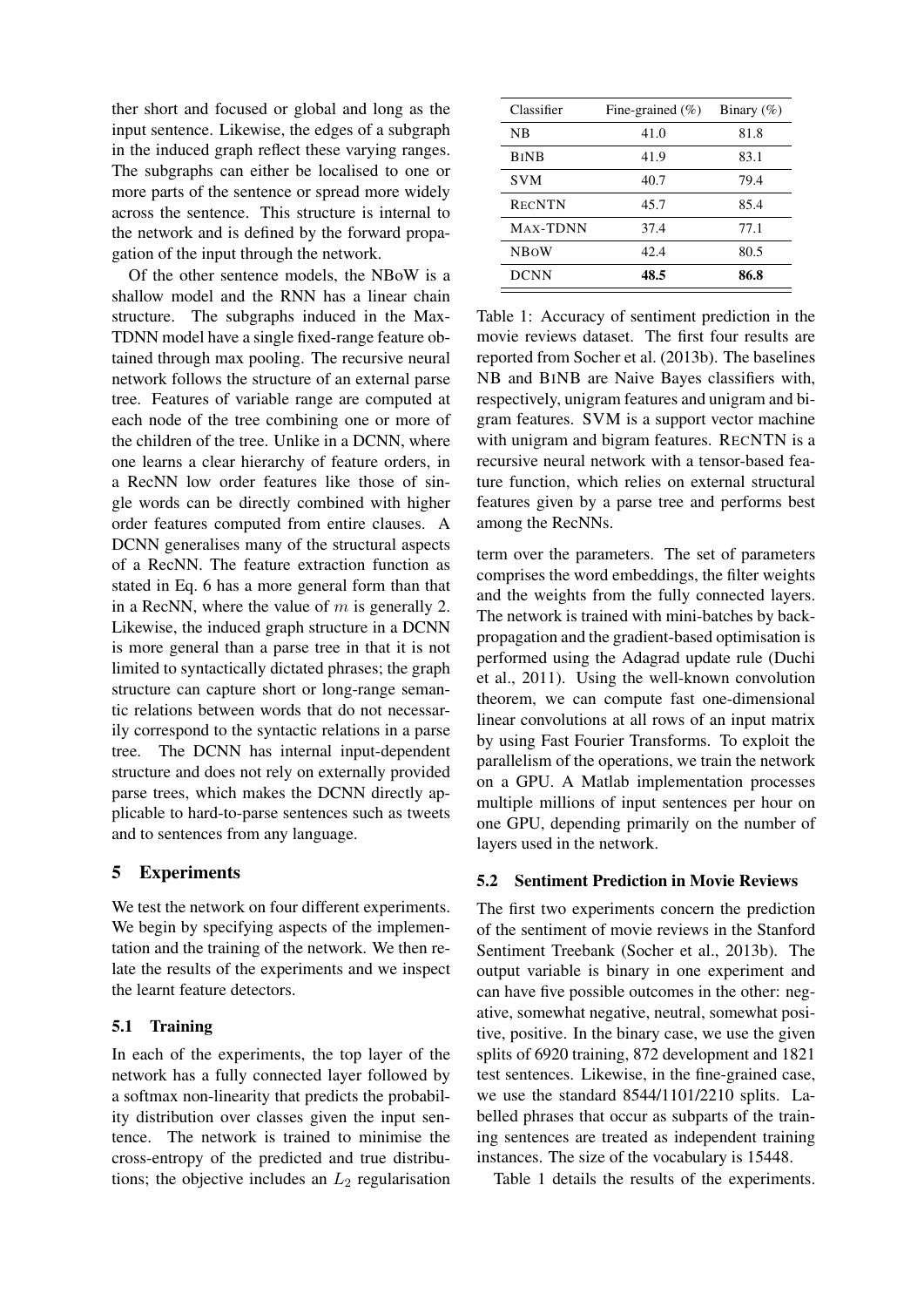| Classifier    | Features                                                                                        | Acc. $(\%)$ |
|---------------|-------------------------------------------------------------------------------------------------|-------------|
| <b>HIER</b>   | unigram, POS, head chunks<br>NE, semantic relations                                             | 91.0        |
| <b>MAXENT</b> | unigram, bigram, trigram<br>POS, chunks, NE, supertags<br>CCG parser, WordNet                   | 92.6        |
| <b>MAXENT</b> | unigram, bigram, trigram<br>POS, wh-word, head word<br>word shape, parser<br>hypernyms, WordNet | 93.6        |
| SVM.          | unigram, POS, wh-word<br>head word, parser<br>hypernyms, WordNet<br>60 hand-coded rules         | 95.0        |
| MAX-TDNN      | unsupervised vectors                                                                            | 84.4        |
| <b>NBOW</b>   | unsupervised vectors                                                                            | 88.2        |
| DCNN          | unsupervised vectors                                                                            | 93.0        |

Table 2: Accuracy of six-way question classification on the TREC questions dataset. The second column details the external features used in the various approaches. The first four results are respectively from Li and Roth (2002), Blunsom et al. (2006), Huang et al. (2008) and Silva et al. (2011).

In the three neural sentence models—the Max-TDNN, the NBoW and the DCNN—the word vectors are parameters of the models that are randomly initialised; their dimension  $d$  is set to 48. The Max-TDNN has a filter of width 6 in its narrow convolution at the first layer; shorter phrases are padded with zero vectors. The convolutional layer is followed by a non-linearity, a maxpooling layer and a softmax classification layer. The NBoW sums the word vectors and applies a non-linearity followed by a softmax classification layer. The adopted non-linearity is the tanh function. The hyper parameters of the DCNN are as follows. The binary result is based on a DCNN that has a wide convolutional layer followed by a folding layer, a dynamic  $k$ -max pooling layer and a non-linearity; it has a second wide convolutional layer followed by a folding layer, a k-max pooling layer and a non-linearity. The width of the convolutional filters is 7 and 5, respectively. The value of  $k$  for the top  $k$ -max pooling is 4. The number of feature maps at the first convolutional layer is 6; the number of maps at the second convolutional layer is 14. The network is topped by a softmax classification layer. The DCNN for the finegrained result has the same architecture, but the filters have size 10 and 7, the top pooling parameter  $k$  is 5 and the number of maps is, respectively, 6 and 12. The networks use the tanh non-linear

| Classifier    | Accuracy $(\% )$ |
|---------------|------------------|
| <b>SVM</b>    | 81.6             |
| <b>BINB</b>   | 82.7             |
| <b>MAXENT</b> | 83.0             |
| MAX-TDNN      | 78.8             |
| <b>NBOW</b>   | 80.9             |
| <b>DCNN</b>   | 87.4             |

Table 3: Accuracy on the Twitter sentiment dataset. The three non-neural classifiers are based on unigram and bigram features; the results are reported from (Go et al., 2009).

function. At training time we apply dropout to the penultimate layer after the last tanh non-linearity (Hinton et al., 2012).

We see that the DCNN significantly outperforms the other neural and non-neural models. The NBoW performs similarly to the non-neural n-gram based classifiers. The Max-TDNN performs worse than the NBoW likely due to the excessive pooling of the max pooling operation; the latter discards most of the sentiment features of the words in the input sentence. Besides the RecNN that uses an external parser to produce structural features for the model, the other models use ngram based or neural features that do not require external resources or additional annotations. In the next experiment we compare the performance of the DCNN with those of methods that use heavily engineered resources.

## 5.3 Question Type Classification

As an aid to question answering, a question may be classified as belonging to one of many question types. The TREC questions dataset involves six different question types, e.g. whether the question is about a location, about a person or about some numeric information (Li and Roth, 2002). The training dataset consists of 5452 labelled questions whereas the test dataset consists of 500 questions.

The results are reported in Tab. 2. The nonneural approaches use a classifier over a large number of manually engineered features and hand-coded resources. For instance, Blunsom et al. (2006) present a Maximum Entropy model that relies on 26 sets of syntactic and semantic features including unigrams, bigrams, trigrams, POS tags, named entity tags, structural relations from a CCG parse and WordNet synsets. We evaluate the three neural models on this dataset with mostly the same hyper-parameters as in the binary senti-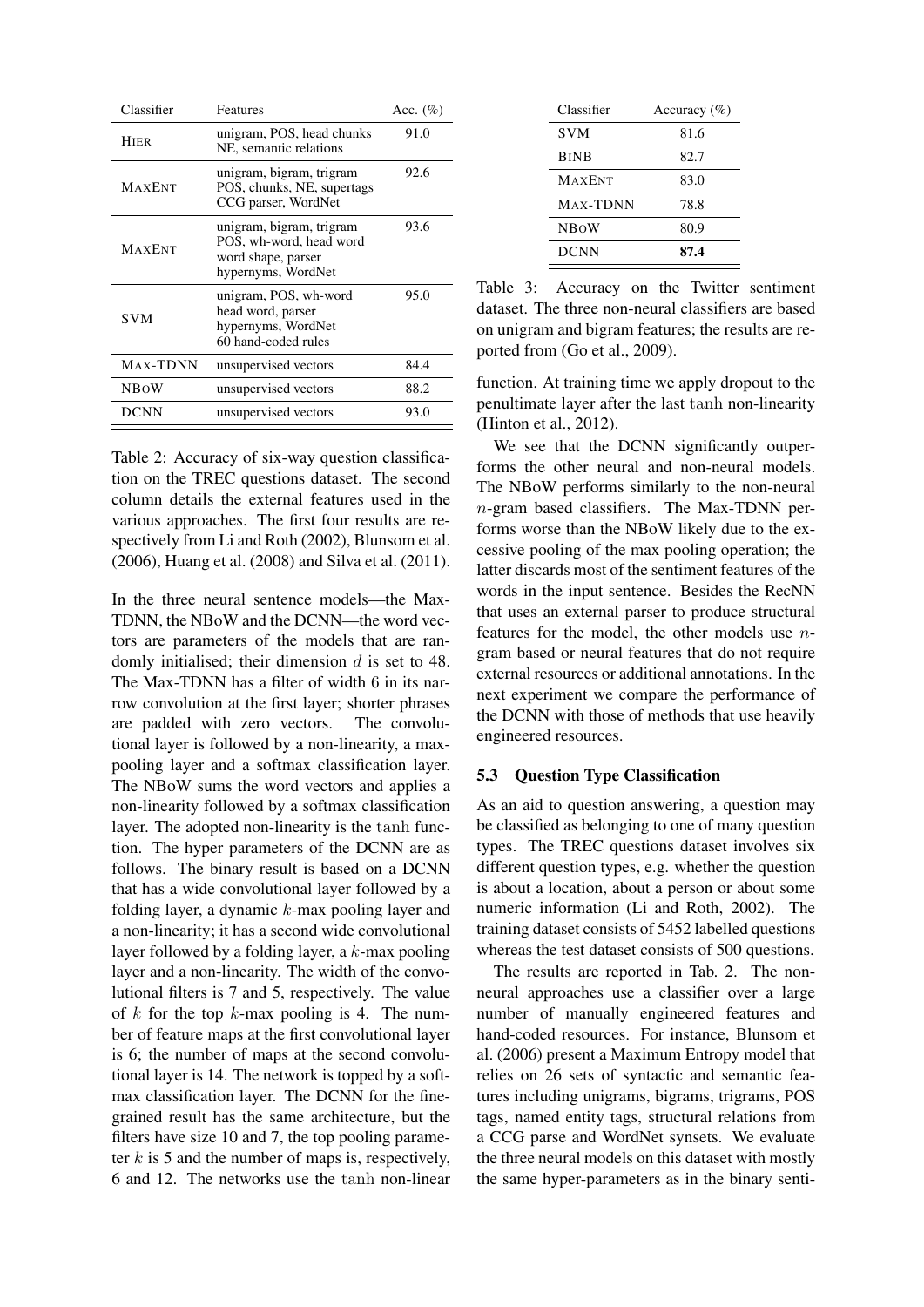|                  |                  |             | <b>POSITIVE</b> |                    |               |              |            |          |                 |         | ' NOT'         |              |           |
|------------------|------------------|-------------|-----------------|--------------------|---------------|--------------|------------|----------|-----------------|---------|----------------|--------------|-----------|
| lovely           | comedic          | moments and |                 | several            | fine          | performances | n't        | have     | any             |         | huge laughs    | ιn           | its       |
| good             | script           |             | aood            | dialoque           |               | funny        | no         | movement |                 | no      |                | not          | much      |
| sustains         | throughout is    |             | daring ,        |                    | inventive and |              | n't        | stop     | me              |         | from enjoying  | much         | of        |
| well             | written          |             | nicely acted    |                    | and           | beautifully  | not        | that     | kuna            | pow is  |                | n't          | funny     |
| remarkably solid |                  | and         |                 | subtly satirical   | tour          | de           | not        | $\sigma$ | moment          | that is |                | not          | false     |
|                  |                  |             | <b>NEGATIVE</b> |                    |               |              |            |          |                 |         | ' TOO          |              |           |
|                  | nonexistent plot |             | and             | pretentious visual |               | style        |            | too      | dull            | and     | pretentious to |              | be        |
| it               | fails            | the         | most            | basic              | test          | as           | either too |          | serious         | or      | too            | liahthearted |           |
| <b>SO</b>        | stupid           |             | SO.             | ill                | conceived.    |              | too        | slow     |                 | too     | lona           | and          | too       |
|                  | too              | dull        | and             | pretentious to     |               | be           | feels      | too      | formulaic       | and     | too            | familiar     | to        |
| hood             | rats             | butt        | their           | ugly               | heads         | in           | is         | too      | predictable and |         | too            | self         | conscious |
|                  |                  |             |                 |                    |               |              |            |          |                 |         |                |              |           |

Figure 4: Top five 7-grams at four feature detectors in the first layer of the network.

ment experiment of Sect. 5.2. As the dataset is rather small, we use lower-dimensional word vectors with  $d = 32$  that are initialised with embeddings trained in an unsupervised way to predict contexts of occurrence (Turian et al., 2010). The DCNN uses a single convolutional layer with filters of size 8 and 5 feature maps. The difference between the performance of the DCNN and that of the other high-performing methods in Tab. 2 is not significant ( $p < 0.09$ ). Given that the only labelled information used to train the network is the training set itself, it is notable that the network matches the performance of state-of-the-art classifiers that rely on large amounts of engineered features and rules and hand-coded resources.

# 5.4 Twitter Sentiment Prediction with Distant Supervision

In our final experiment, we train the models on a large dataset of tweets, where a tweet is automatically labelled as positive or negative depending on the emoticon that occurs in it. The training set consists of 1.6 million tweets with emoticon-based labels and the test set of about 400 hand-annotated tweets. We preprocess the tweets minimally following the procedure described in Go et al. (2009); in addition, we also lowercase all the tokens. This results in a vocabulary of 76643 word types. The architecture of the DCNN and of the other neural models is the same as the one used in the binary experiment of Sect. 5.2. The randomly initialised word embeddings are increased in length to a dimension of  $d = 60$ . Table 3 reports the results of the experiments. We see a significant increase in the performance of the DCNN with respect to the non-neural  $n$ -gram based classifiers; in the presence of large amounts of training data these classifiers constitute particularly strong baselines. We see that the ability to train a sentiment classifier on automatically extracted emoticon-based labels extends to the DCNN and results in highly accurate performance. The difference in performance between the DCNN and the NBoW further suggests that the ability of the DCNN to both capture features based on long n-grams and to hierarchically combine these features is highly beneficial.

# 5.5 Visualising Feature Detectors

A filter in the DCNN is associated with a feature detector or neuron that learns during training to be particularly active when presented with a specific sequence of input words. In the first layer, the sequence is a continuous  $n$ -gram from the input sentence; in higher layers, sequences can be made of multiple separate  $n$ -grams. We visualise the feature detectors in the first layer of the network trained on the binary sentiment task (Sect. 5.2). Since the filters have width 7, for each of the 288 feature detectors we rank all 7-grams occurring in the validation and test sets according to their activation of the detector. Figure 5.2 presents the top five 7-grams for four feature detectors. Besides the expected detectors for positive and negative sentiment, we find detectors for particles such as 'not' that negate sentiment and such as 'too' that potentiate sentiment. We find detectors for multiple other notable constructs including 'all', 'or', 'with...that', 'as...as'. The feature detectors learn to recognise not just single n-grams, but patterns within n-grams that have syntactic, semantic or structural significance.

# 6 Conclusion

We have described a dynamic convolutional neural network that uses the dynamic  $k$ -max pooling operator as a non-linear subsampling function. The feature graph induced by the network is able to capture word relations of varying size. The network achieves high performance on question and sentiment classification without requiring external features as provided by parsers or other resources.

# Acknowledgements

We thank Nando de Freitas and Yee Whye Teh for great discussions on the paper. This work was supported by a Xerox Foundation Award, EPSRC grant number EP/F042728/1, and EPSRC grant number EP/K036580/1.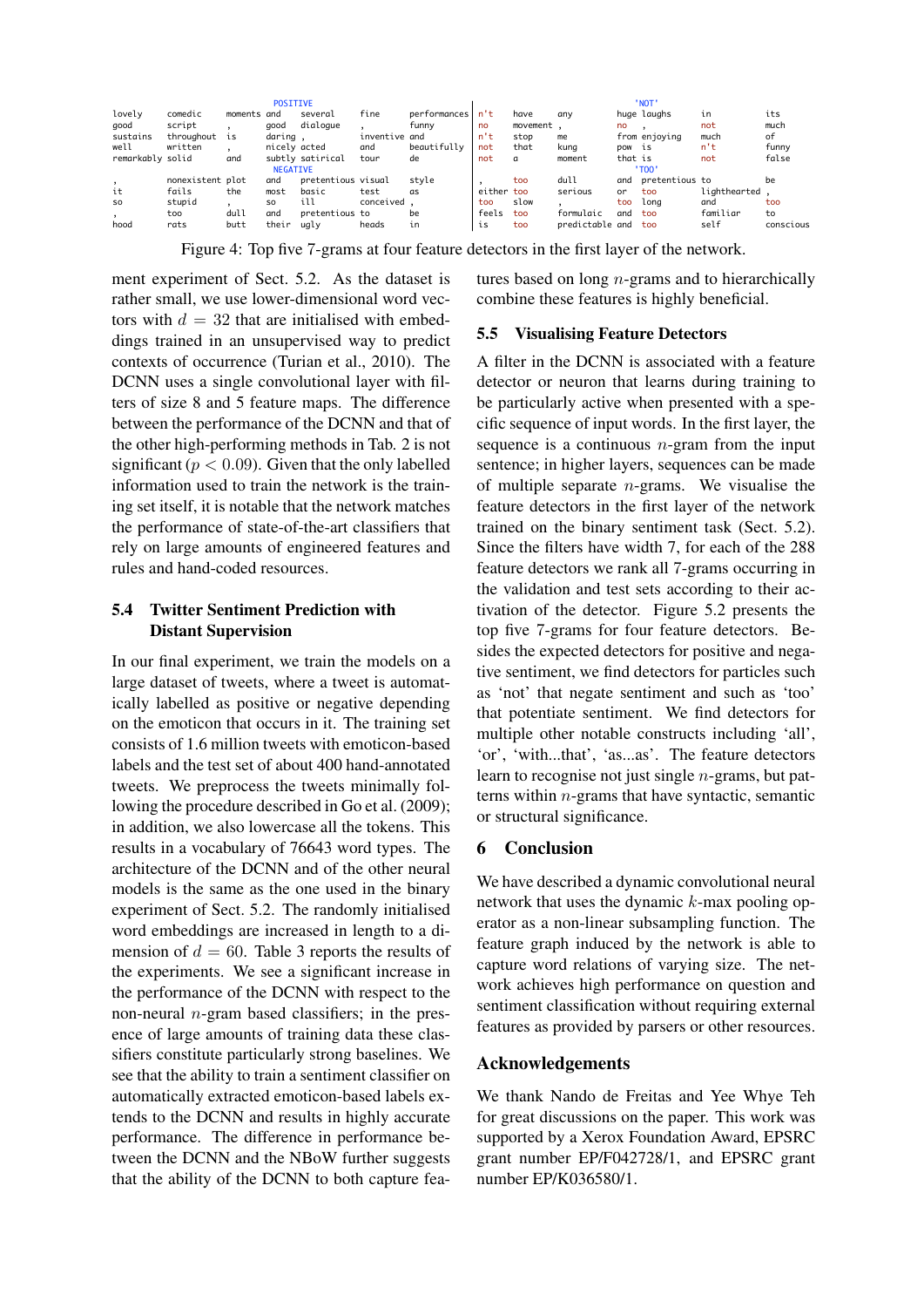#### References

- Marco Baroni and Roberto Zamparelli. 2010. Nouns are vectors, adjectives are matrices: Representing adjective-noun constructions in semantic space. In *EMNLP*, pages 1183–1193. ACL.
- Phil Blunsom, Krystle Kocik, and James R. Curran. 2006. Question classification with log-linear models. In *SIGIR '06: Proceedings of the 29th annual international ACM SIGIR conference on Research and development in information retrieval*, pages 615–616, New York, NY, USA. ACM.
- Daoud Clarke. 2012. A context-theoretic framework for compositionality in distributional semantics. *Computational Linguistics*, 38(1):41–71.
- Bob Coecke, Mehrnoosh Sadrzadeh, and Stephen Clark. 2010. Mathematical Foundations for a Compositional Distributional Model of Meaning. March.
- Ronan Collobert and Jason Weston. 2008. A unified architecture for natural language processing: Deep neural networks with multitask learning. In *International Conference on Machine Learning, ICML*.
- John Duchi, Elad Hazan, and Yoram Singer. 2011. Adaptive subgradient methods for online learning and stochastic optimization. *J. Mach. Learn. Res.*, 12:2121–2159, July.
- Katrin Erk and Sebastian Padó. 2008. A structured vector space model for word meaning in context. *Proceedings of the Conference on Empirical Methods in Natural Language Processing - EMNLP '08*, (October):897.
- Katrin Erk. 2012. Vector space models of word meaning and phrase meaning: A survey. *Language and Linguistics Compass*, 6(10):635–653.
- Felix A. Gers and Jrgen Schmidhuber. 2001. Lstm recurrent networks learn simple context-free and context-sensitive languages. *IEEE Transactions on Neural Networks*, 12(6):1333–1340.
- Alec Go, Richa Bhayani, and Lei Huang. 2009. Twitter sentiment classification using distant supervision. *Processing*, pages 1–6.
- Edward Grefenstette and Mehrnoosh Sadrzadeh. 2011. Experimental support for a categorical compositional distributional model of meaning. In *Proceedings of the Conference on Empirical Methods in Natural Language Processing*, pages 1394–1404. Association for Computational Linguistics.
- Edward Grefenstette. 2013. Category-theoretic quantitative compositional distributional models of natural language semantics. *arXiv preprint arXiv:1311.1539*.
- Emiliano Guevara. 2010. Modelling Adjective-Noun Compositionality by Regression. *ESSLLI'10 Workshop on Compositionality and Distributional Semantic Models*.
- Karl Moritz Hermann and Phil Blunsom. 2013. The Role of Syntax in Vector Space Models of Compositional Semantics. In *Proceedings of the 51st Annual Meeting of the Association for Computational Linguistics (Volume 1: Long Papers)*, Sofia, Bulgaria, August. Association for Computational Linguistics. Forthcoming.
- Geoffrey E. Hinton, Nitish Srivastava, Alex Krizhevsky, Ilya Sutskever, and Ruslan Salakhutdinov. 2012. Improving neural networks by preventing co-adaptation of feature detectors. *CoRR*, abs/1207.0580.
- Geoffrey E. Hinton. 1989. Connectionist learning procedures. *Artif. Intell.*, 40(1-3):185–234.
- Zhiheng Huang, Marcus Thint, and Zengchang Qin. 2008. Question classification using head words and their hypernyms. In *Proceedings of the Conference on Empirical Methods in Natural Language Processing*, EMNLP '08, pages 927–936, Stroudsburg, PA, USA. Association for Computational Linguistics.
- Nal Kalchbrenner and Phil Blunsom. 2013a. Recurrent continuous translation models. In *Proceedings of the 2013 Conference on Empirical Methods in Natural Language Processing*, Seattle, October. Association for Computational Linguistics.
- Nal Kalchbrenner and Phil Blunsom. 2013b. Recurrent Convolutional Neural Networks for Discourse Compositionality. In *Proceedings of the Workshop on Continuous Vector Space Models and their Compositionality*, Sofia, Bulgaria, August. Association for Computational Linguistics.
- Dimitri Kartsaklis and Mehrnoosh Sadrzadeh. 2013. Prior disambiguation of word tensors for constructing sentence vectors. In *Proceedings of the 2013 Conference on Empirical Methods in Natural Language Processing (EMNLP)*, Seattle, USA, October.
- Andreas Küchler and Christoph Goller. 1996. Inductive learning in symbolic domains using structuredriven recurrent neural networks. In Günther Görz and Steffen Hölldobler, editors, *KI*, volume 1137 of *Lecture Notes in Computer Science*, pages 183–197. Springer.
- Yann LeCun, Léon Bottou, Yoshua Bengio, and Patrick Haffner. 1998. Gradient-based learning applied to document recognition. *Proceedings of the IEEE*, 86(11):2278–2324, November.
- Xin Li and Dan Roth. 2002. Learning question classifiers. In *Proceedings of the 19th international conference on Computational linguistics-Volume 1*, pages 1–7. Association for Computational Linguistics.
- Tomas Mikolov and Geoffrey Zweig. 2012. Context dependent recurrent neural network language model. In *SLT*, pages 234–239.